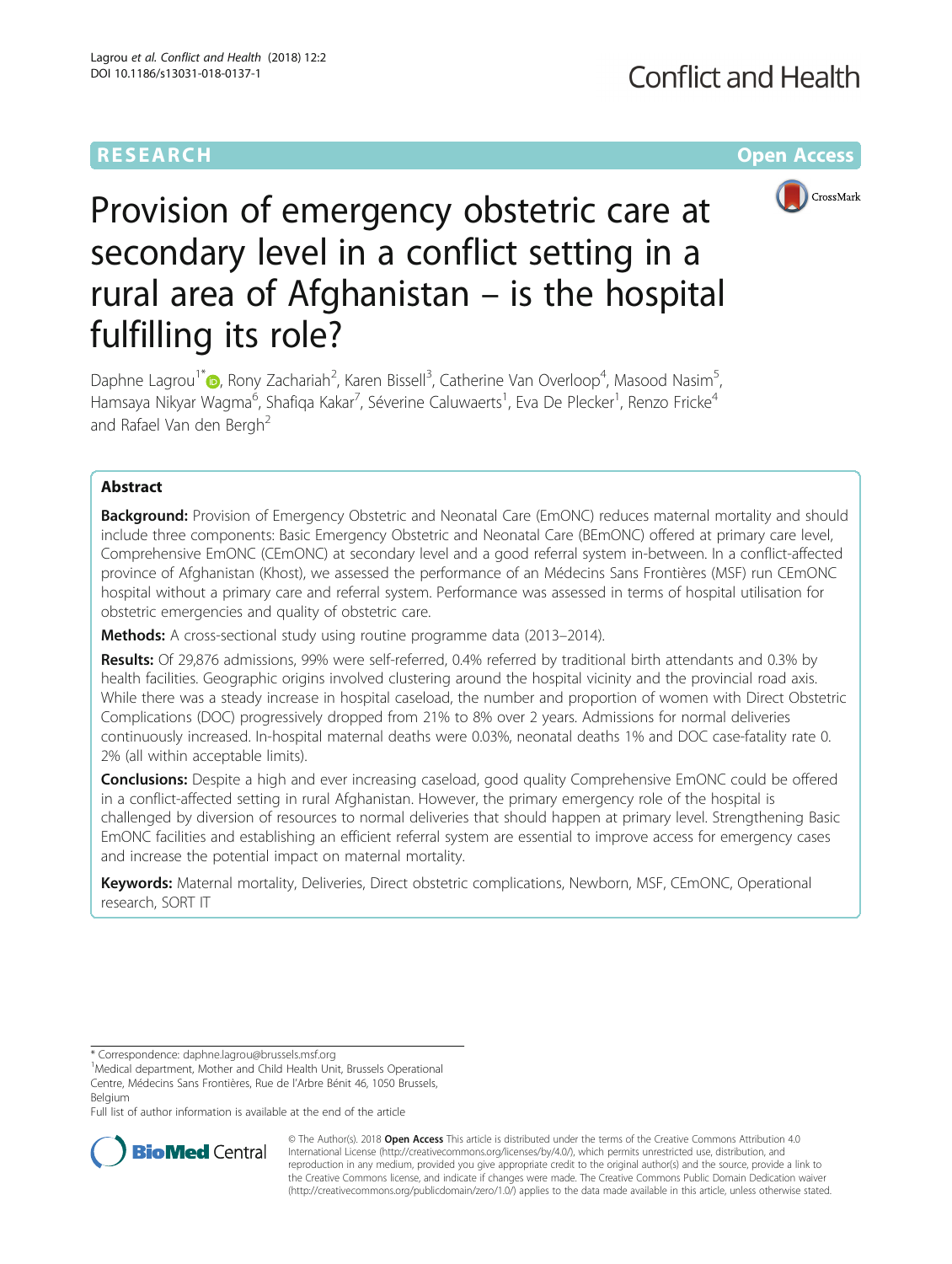## Background

An important way of reducing maternal mortality is scaling up the provision of Emergency Obstetric and Neonatal Care (EmONC) for the management of complications that arise during pregnancy and childbirth. Evidence-based strategies for providing this care promote a comprehensive approach that links primary and secondary levels of care, as follows: 1) provide accessible, acceptable and good quality Basic Emergency Obstetric and Neonatal Care (BEmONC) at the primary health care level, 2) ensure efficient referral from primary level of mothers with complications to Comprehensive Emergency Obstetric and Neonatal Care (CEmONC) provided at a secondary level facility, and 3) ensure quality of care in these CEmONC services [[1](#page-8-0)–[4](#page-8-0)]. This three-pronged approach has been shown to reduce maternal mortality, but little is known about the performance of the individual components when they are offered in isolation.

Afghanistan is an example of a setting where equitable access to healthcare through the simultaneous provision of these three components has not yet been possible throughout the country. The need for a comprehensive approach to improving maternal care, however, is great. Despite substantial progress in reducing maternal deaths over the past 10 years, the country continues to have one of the highest Maternal Mortality Ratios (MMRs) in the world, shown by modelled estimates to approximate 400 (range 220–750) maternal deaths per 100,000 live births [[5\]](#page-8-0). Several factors are likely to be responsible for this situation, in particular the three decades of conflict that have debilitated the health and transportation infrastructure and resulted in the vast majority of women and newborns not having access to good quality care [\[6](#page-8-0)–[8](#page-8-0)].

In 2012, with the aim of helping to reduce maternal deaths in the conflict-affected regions of Afghanistan, Médecins Sans Frontières (MSF) opened a maternity hospital in Khost province. The hospital addresses the secondary level of care components of the comprehensive approach. It focuses on providing a full package of CEmONC, but in fact provides obstetric services to all women presenting in labour, irrespective of whether they present with complications. MSF did not establish an ambulance referral system. Health Net International (HNI) is providing support to the health centres with a local non-governmental organisation (NGO), to which HNI has sub-contracted some of the work. Despite this support, the system is not yet capable of fully closing gaps in access to and quality of care [[6, 9](#page-8-0)].

As little is known about how well such a CEmONC centre can function in the absence of a patient referral system and a well-functioning primary health care system, we set out to assess its performance. Specifically, we aimed to document the origin of patients, their obstetric characteristics, the proportions of emergency cases, and the quality of obstetric care including the maternal and newborn outcomes of women admitted to the maternity hospital.

## **Methods**

## Study design

Cross-sectional study using routine programme data.

#### General setting

Afghanistan is a mountainous country in South-Central Asia with an estimated population 27 million, of whom 76% live in rural areas [[10\]](#page-8-0). Literacy rates in rural areas are as low as 10% among women [[11](#page-8-0)]. With 60% of the Afghan population not having access to basic health facilities in 2002 [\[12\]](#page-8-0), the Ministry of Public Health (MoPH) established both the Essential Package of Hospital Services (EPHS) and the Basic Package of Health Services (BPHS). The EPHS and BPHS provide a framework for the provision of primary and secondary health services through different contracting mechanisms implemented with funding from main donors (USAID, European Union, World Bank) and NGOs [[13](#page-8-0)]. These services are faced with several challenges, including: insecurity in some areas, shortages of female medical staff both in terms of numbers and capacity, limited or no supervision, and drug and consumable stock outs. Nationally, 60% of women deliver without skilled birth attendance and contraceptive use is low, at 13.8% [\[14](#page-8-0)].

Khost province in the east of Afghanistan is one of the most intense zones of conflict as it has been the heart of the Taliban insurgency for decades [[15\]](#page-8-0). Population estimates vary from 546,800 [[10\]](#page-8-0) to one million. The inhabitants are of Pashtun ethnicity, and agriculture, trade and livestock are the main sources of revenue. In Khost, the EPHS is implemented by one provincial hospital of 100 beds – the implementation of the BPHS and EPHS is managed by HNI and its local partners. The maternity of this hospital is overstretched, with an average of 700 deliveries per month and only one midwife per 24-h shift in 2012. There are twelve comprehensive health centres but no district hospitals in the province. With the exception of one, all comprehensive health centres conduct deliveries (18 in average per month), but none of these health centres provide the full package of basic emergency obstetric care. Private clinics provide varying packages of care, and rarely obstetric surgery.

## The MSF maternity hospital in Khost and package of emergency obstetric care

In order to improve access to comprehensive emergency obstetric care (Table [1\)](#page-2-0) [[16\]](#page-8-0), MSF opened a 46 bed maternity hospital in 2012. An integrated but basic neonatal care unit of 14 cots is available, and family planning is offered systematically. The hospital aims to provide care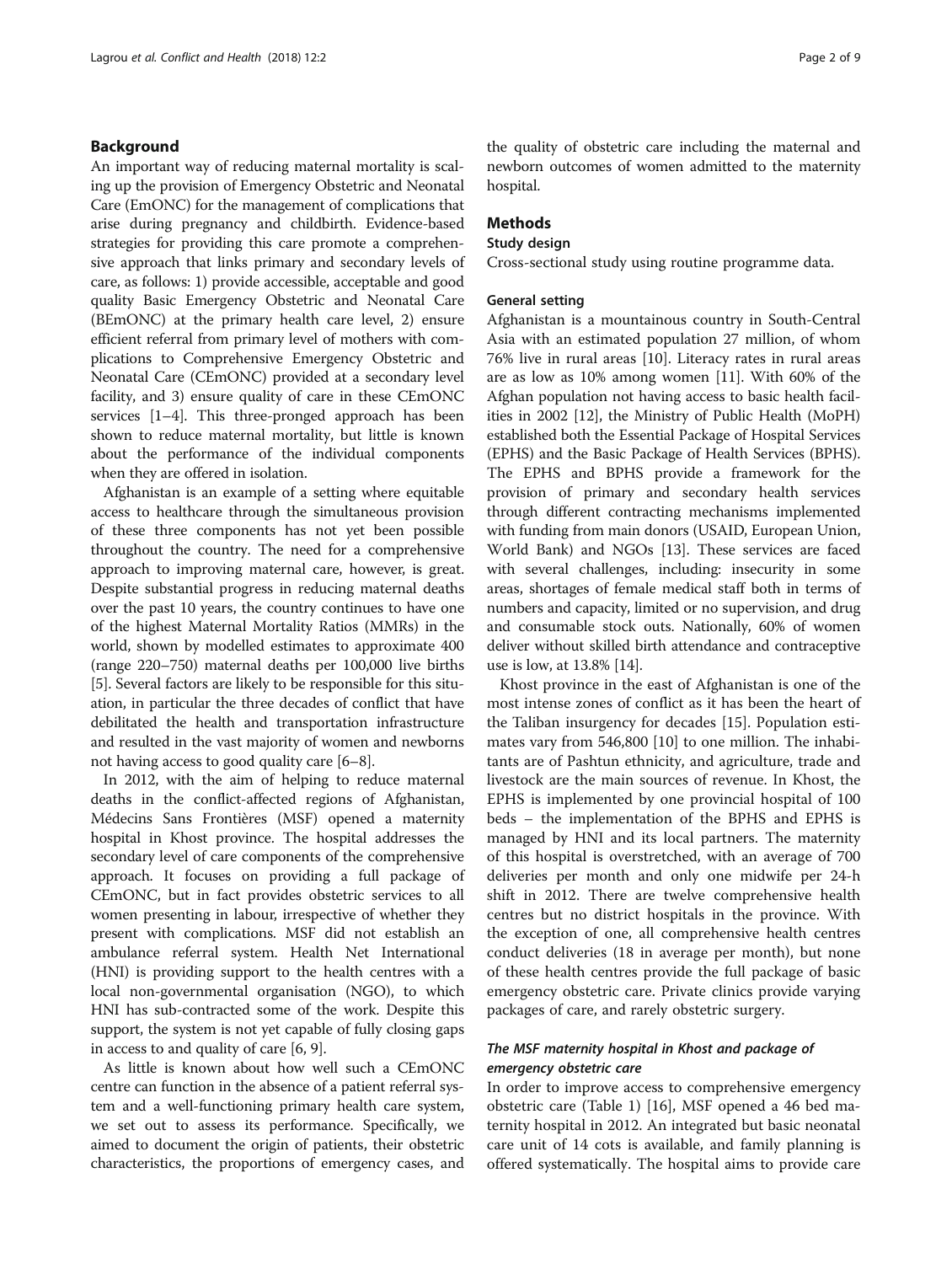## <span id="page-2-0"></span>Table 1 Standard CEmONC package in the MSF Khost maternity hospital, Afghanistan, 2013–2014 (expanded from [\[16\]](#page-8-0))

For the mother

- Administration of parenteral anticonvulsants and antibiotics
- Administration of uterotonic drugs
- Manual removal of the placenta
- Balloon tamponade
- Removal of retained products following abortion (Manual Vacuum Aspiration or Dilatation & Curettage)
- Assisted vaginal delivery (vacuum extraction)
- Surgery: caesarean section, hysterectomy, laparotomy for ectopic pregnancy
- Perform blood transfusion
- For the newborn
	- Standard newborn care including neonatal resuscitation
	- Administration of parenteral fluids, antibiotics
	- Administration of oxygen

mainly for women with direct obstetric complications (DOC), as defined in Table 2 – these reflect the operational MSF definitions of DOC, as diagnostics for some conditions listed as DOC in reference guides are not always available in MSF contexts (such as amniotic fluid embolism) [[16](#page-8-0)]. At the end of 2014 the hospital was being run by 283 staff (272 national and 11 international), of whom 170 are medical staff, including 2 gynaecologists, 3 medical doctors (MD) with obstetric training, 2 anaesthetists, 1 MD anaesthetist, 3 nurse anaesthetists, 4 paediatricians, 72 (nurse) midwives and 7 medical assistants. In order to respect local culture, all staff are female with the exception of some specialist profiles such as anaesthetist and paediatricians. All services are provided free-of-charge.

The MSF facility operates in parallel with the provincial hospital: while it reports to the MoPH and formal memoranda of understanding have been signed with the MoPH concerning its operation, it relies on MSF staff, guidelines, and principles. No functioning referral system existed between the MoPH primary health care facilities and the MSF second level care facility.

#### Patient flow

Security constraints, cost, and distance or lack of transport have been found to be the main barriers for patients to reach the facility [\[7\]](#page-8-0). Most women arrive in the morning, accompanied by a male and female relative. Only women are allowed into the maternity hospital; men have to wait in a dedicated area. All women are examined by a lady health visitor (LHV, nurse assistant) and admitted if they are in labour or have a pregnancy or post-partum complication. Management is done by midwives and midwife assistants. A doctor is consulted as second-line in case of complications and performs surgery. After delivery, patients are

## Table 2 Operational definitions of Major Direct Obstetric Complications in the MSF Khost maternity hospital, Afghanistan, 2013–2014 (expanded and adapted from [\[16\]](#page-8-0))

#### Haemorrhage

Antepartum

- Severe bleeding before and during labour: placenta praevia, placental abruption
- Postpartum (any of the following)
	- Bleeding that requires treatment (e.g. provision of intravenous fluids, uterotonic drugs or blood)
	- Retained placenta
	- Severe bleeding from lacerations (vaginal or cervical)
	- Vaginal bleeding in excess of 500 ml after childbirth
	- More than one pad soaked in blood in 5 min

#### Ectopic pregnancy

• Internal bleeding from a pregnancy outside the uterus; lower abdominal pain and shock possible from internal bleeding; delayed menses or positive pregnancy test

#### Ruptured uterus

• Uterine rupture with a history of prolonged or obstructed labour when uterine contractions suddenly stopped. Painful abdomen (pain may decrease after rupture of uterus). Patient may be in shock from internal or vaginal bleeding

Prolonged or obstructed labour: (dystocia, abnormal labour) (any of the following)

- Prolonged established first stage of labour (> 12 h)
- Prolonged second stage of labour (> 1 h)
- Cephalo-pelvic disproportion, including scarred uterus
- Mal-presentation: transverse, brow or face presentation

#### Postpartum sepsis

• A temperature of 38 °C or higher more than 24 h after delivery (with at least two readings, as labour alone can cause some fever) and any one of the following signs and symptoms: lower abdominal pain, purulent, offensive vaginal discharge (lochia), tender uterus, uterus not well contracted, history of heavy vaginal bleeding. (Rule out malaria)

Complications of abortion (spontaneous or induced)

- Haemorrhage due to abortion which was managed medically or surgically (manual vacuum aspiration or dilatation and curettage)
- Sepsis due to abortion (including perforation and pelvic abscess)

Severe pre-eclampsia and eclampsia

- Severe pre-eclampsia: Diastolic blood pressure ≥ 110 mmHg or proteinuria ≥3 after 20 weeks' gestation. Various signs and symptoms: headache, hyperreflexia, blurred vision, oliguria, epigastric pain, pulmonary oedema
- Eclampsia
- Convulsions; diastolic blood pressure ≥ 90 mmHg after 20 weeks' gestation or proteinuria ≥2. Signs and symptoms of severe pre-eclampsia may be present (adapted from [[16](#page-8-0)])

encouraged to stay for 24 h if they have had a normal vaginal delivery, however, most stay for less then 12 h. Following a caesarean section, patients stay 3 to 4 days or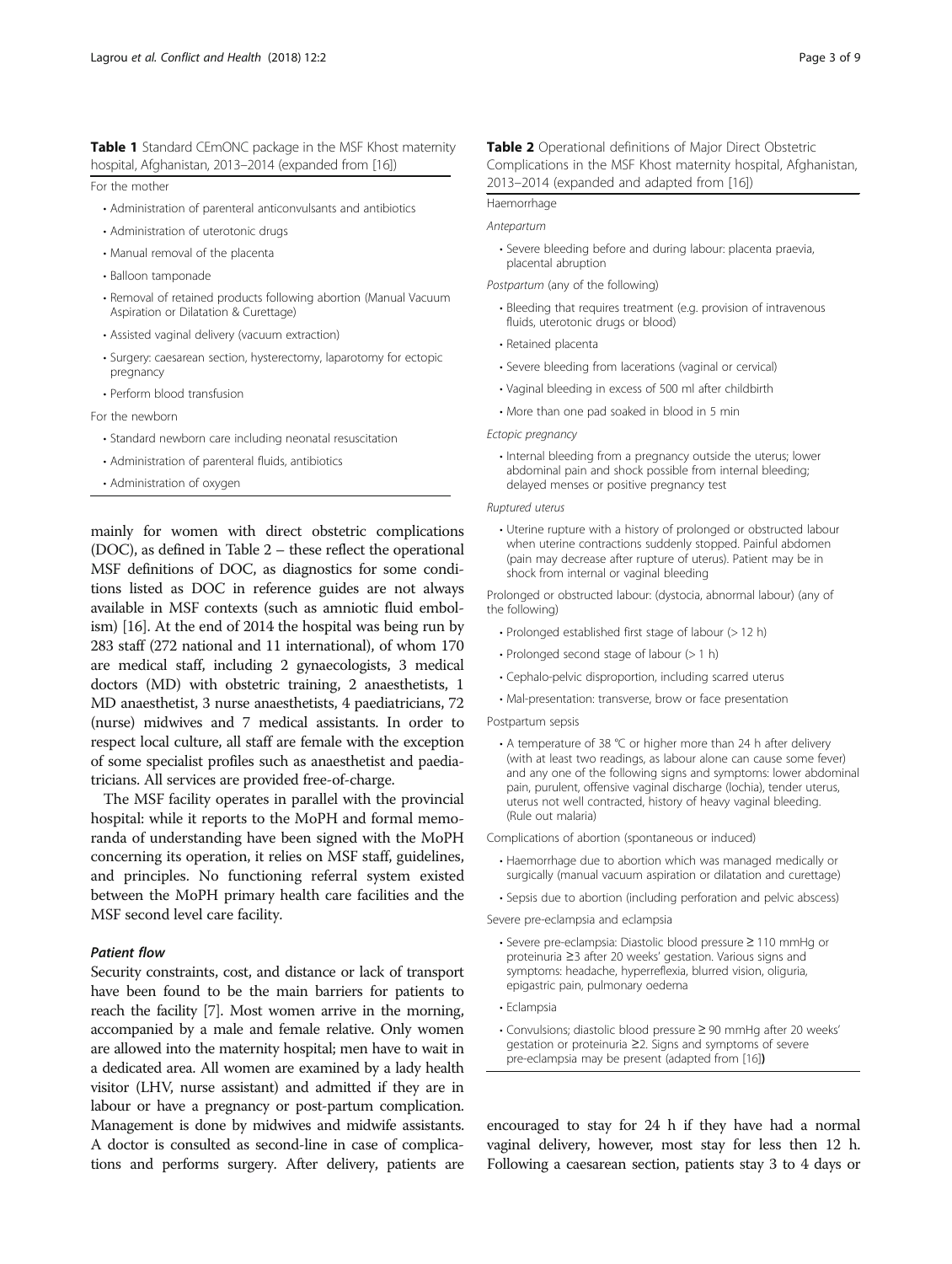more, as is clinically indicated. Healthy neonates remain with their mothers in the maternity ward to foster early breastfeeding. When sick or premature, they are admitted to the neonatal ward.

## Quality and utilisation of emergency obstetric care (CEmONC)

Simply assessing the total number of maternal deaths out of all deliveries occurring in a hospital is not a sensitive enough marker for assessing quality of obstetric care. An alternative is to focus on all women presenting with severe obstetric morbidities, collectively termed as DOC. The number of maternal deaths related to direct obstetric complications (termed as the DOC case fatality rate) is a good indicator of the overall quality of obstetric management. Low case fatality rates suggest high quality of care, since they imply that patients with severe morbidity are unlikely to die as a consequence of their condition. Conversely, high rates suggest gaps in maternal care. Furthermore, the proportion of women with DOC treated in a facility in relation to the overall expected DOC within a pregnant population (being 15% of expected deliveries in the total population), represents the contribution of that facility to the overall need of emergency obstetric care. Analysing these indicators may help identify specific shortcomings in provision and quality of emergency obstetric care and may reveal issues related to utilisation of the service that require further investigation [\[16, 17\]](#page-8-0).

#### Study population

All women admitted to the MSF maternity hospital in Khost between January 1st 2013 and December 31st 2014.

#### Data collection and statistical analysis

Data related to the study objectives were extracted from a standardized and individualized electronic register (Excel) used to monitor hospital activities; this database is used in all major maternities in MSF-Operational Centre Brussels. Data were single-entered into this register from patient files and were routinely validated by supervision staff. District level population data of Khost were obtained from the Khost Governors office and used to estimate utilisation of maternity services. The number of expected deliveries by district population was derived by multiplying the crude birth rate (39 births/1000 population) [\[18\]](#page-8-0) by the total population of the district ( $n = 1,002,563$ ). The expected proportion of women with DOC was set at 15% of all expected deliveries/year (approximately 5865 per year or 1466 per quarter in Khost), in line with WHO guidelines [[16\]](#page-8-0). The DOC case fatality rate was calculated by dividing the maternal deaths due to DOC by the overall number of patients managed with DOCs in the MSF maternity hospital and is expressed as a percentage. A level < 1% is considered acceptable.

It is estimated that a minimum of 5% of all expected deliveries will require a caesarean section for both maternal and foetal reasons [[16](#page-8-0)]. This was the basis for calculating the relative contribution of the MSF maternity hospital to caesarean coverage in Khost province. Outcomes of women and newborns were assessed at hospital exit and were standardized. The chi-square test for trend was used to assess linear trend. The level of significance was set at  $P < 0.05$ . The data were analysed using EpiData Analysis software (version 2.2.2.183, EpiData Association, Odense, Denmark).

#### Results

## Geographical origin and utilisation of the MSF maternity hospital

A total of 29,876 women were admitted to the MSF maternity hospital. Of the 29,862 women for whom geographic origin was recorded, 29,683 (99%) were from districts within Khost province, while 179 (1%) were from outside the province. Of the 29,876 admissions, 99% were selfreferred, 0.4% referred by traditional birth attendants and 0.3% by health facilities. Expressed as a percentage of expected deliveries, utilisation of the MSF maternity hospital ranged from 3% to 70% between districts (Fig. [1\)](#page-4-0). Women coming from districts that are clustered around the main road that passes through the province utilised the MSF hospital more than others.

## Obstetric characteristics and management of admitted women

Table [3](#page-5-0) presents the obstetric characteristics of the 29,876 admitted women. 63% had at least one antenatal care visit during the current pregnancy. Table [4](#page-5-0) shows the medical and surgical obstetric interventions performed: the most frequent medical interventions were Rho (D) immunoglobulin for Rhesus blood group incompatibility (given to Rhesus factor-negative women when they deliver a Rhesus factor-positive baby), instrumental vaginal deliveries, and augmentation or induction of labour. The top three most frequent surgical interventions were: episiotomy, manual vacuum aspiration for incomplete abortion, and suturing of tears. Other surgical interventions included manual removal of placenta, uterine revision, tubal ligation, and hysterectomy.

## Direct obstetric complications

The total number of women with direct obstetric complications was 3890, representing 13% of all admissions over the two-year study period. Fig. [2](#page-6-0) shows the total number of women with DOC among all admissions over time. Between Quarter 1 of 2013 and Quarter 4 of 2014, a significant decrease, from 21% to 8%, was observed  $(P < 0.001)$ . Coverage of the overall expected DOC burden in the district by the MSF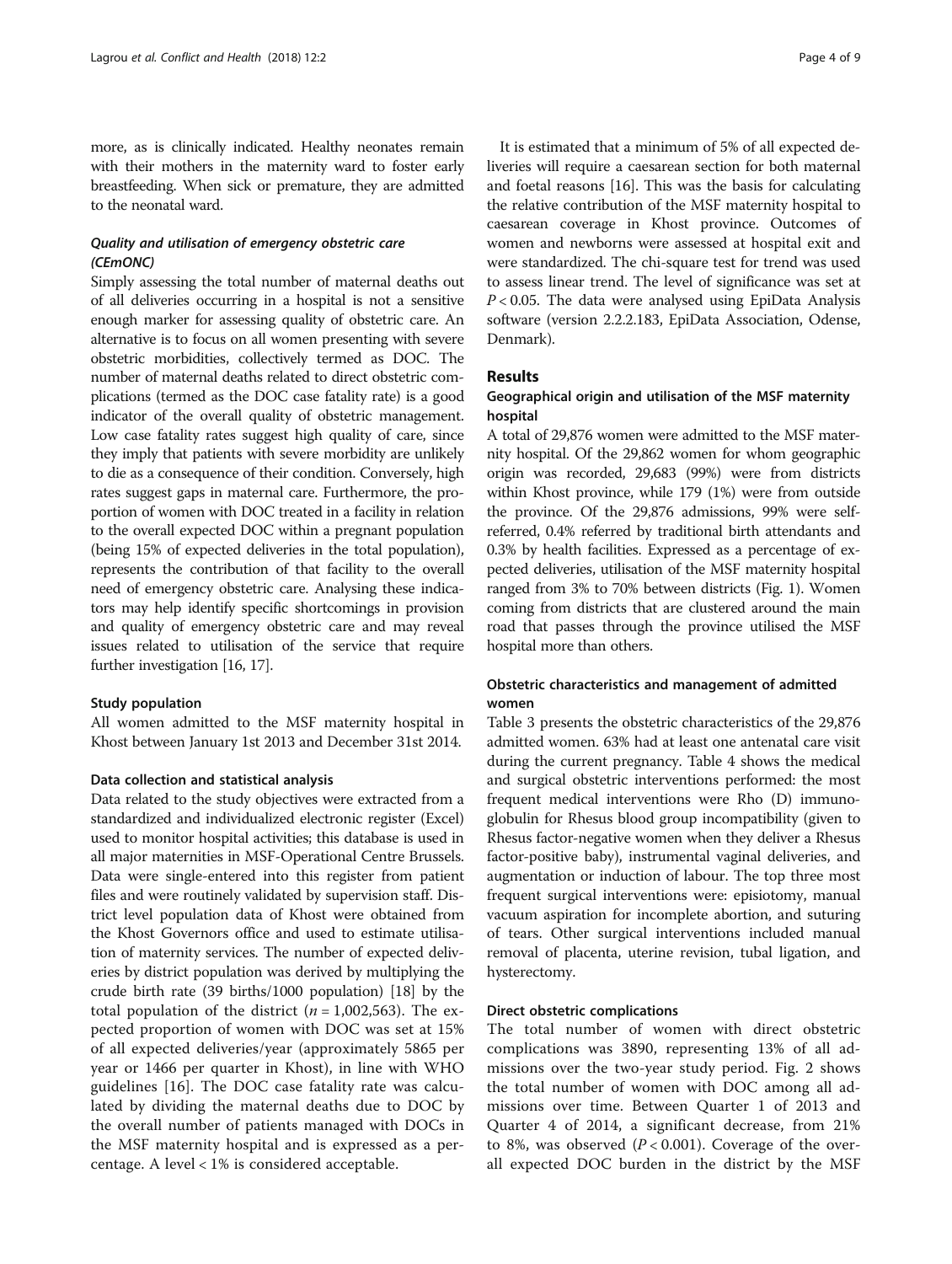<span id="page-4-0"></span>

hospital was 43% in Q1 of 2013, but decreased to 23% by Q4 of 2014 (Fig. [2\)](#page-6-0).

The types of DOC included haemorrhage (40%), abortion with complications (38%), prolonged and/or obstructed labour (17%), hypertensive disorders (5%), and post-partum sepsis (0.3%).

A total of 815 caesarean sections were performed, representing an estimated contribution of the MSF maternity hospital to 42% of the expected minimum 1955 caesarean sections/year in Khost province (calculated on the basis of 5% of all expected deliveries requiring a caesarean section).

## Maternal and neonatal outcomes at hospital exit

A total of 8 maternal deaths occurred in the hospital. Six of these were associated with a DOC, including postpartum haemorrhage (4), ante-partum haemorrhage (1) and severe pre-eclampsia (1), giving a DOC case fatality rate of 0.2%. The two deaths that were not associated with DOC were presumed to be: pulmonary embolism (1) and amniotic fluid embolism (1).

Table [5](#page-6-0) shows the maternal and neonatal hospital outcomes at hospital exit. Of 29,876 women admitted, 98% were discharged. Of all births, 96% were live births. Of all live births, 3% were transferred to neonatal care and there were 1% in-hospital neonatal deaths registered in the maternity ward. Due to limitations of the existing data reporting system, it may be that not all the neonates who died in the neonatology ward were reported. Of 954 stillbirths, 84% did not have a foetal heart beat on admission.

### **Discussion**

This is the first study that reports on the provision of CEmONC in a non-secure and difficult to access setting within Afghanistan. The findings show a high and steadily increasing hospital utilisation rate, despite which a high quality of care has been maintained. An issue of concern is the progressive decrease in proportions of emergency cases over 2 years compared to normal deliveries (Fig. [2](#page-6-0)). This poses a challenge to the primary role of the MSF maternity - the management of women with obstetric complications.

The sustained increase in admissions throughout the study period, resulting in high case loads, is encouraging as it suggests acceptability of the services by the general population and possibly also reflects good health seeking behaviour in the general population of Afghanistan [[7](#page-8-0)]. Another very positive finding was that it is feasible to provide quality EmONC in this challenging setting, as illustrated by the acceptable maternal and neonatal outcomes, and the low overall DOC crude mortality rate - a sensitive indicator of the quality of emergency obstetric care. The maintenance of quality despite increasing caseloads could be attributed to a number of factors (Table [6\)](#page-6-0).

Conversely, the low and systematically decreasing proportion of DOC is a concern. It suggests that the hospital is increasingly involved with the provision of care for normal deliveries that should actually happen at the primary care level. By doing so, it is diverting hospital resources away from the target group - women with emergencies who are at higher risk of death. The malfunctioning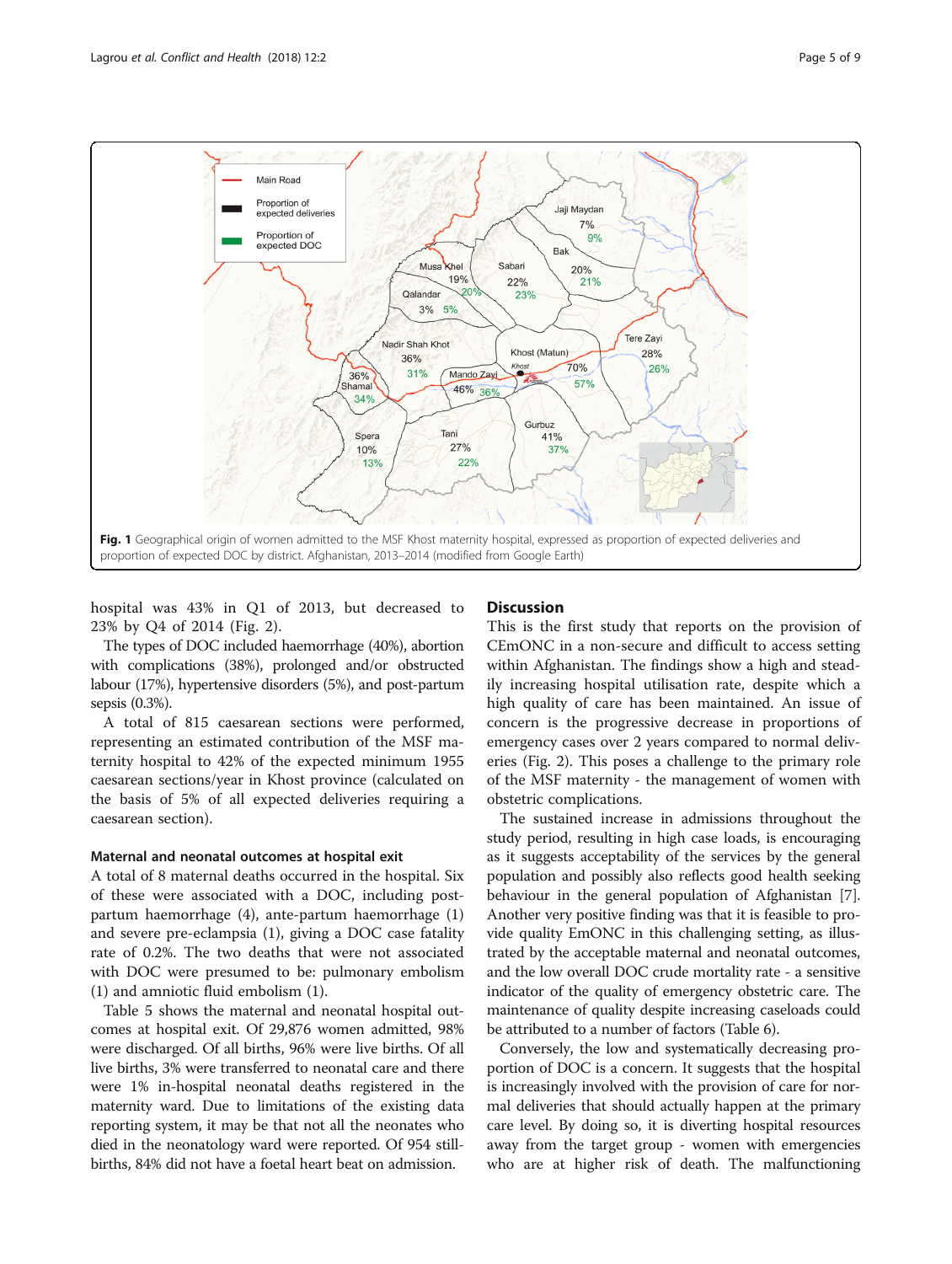| Khost maternity hospital, Afghanistan, 2013-2014 ( $n = 29,876$ ) |        |         |
|-------------------------------------------------------------------|--------|---------|
| Variable                                                          | N      | $(\% )$ |
| Gravida <sup>a</sup>                                              |        |         |
| 1                                                                 | 6651   | (22)    |
| $2 - 6$                                                           | 16,181 | (54)    |
| > 6                                                               | 6874   | (23)    |
| Not recorded                                                      | 158    | (< 1)   |
| Parityb                                                           |        |         |
| 0 <sup>c</sup>                                                    | 7300   | (24)    |
| $1 - 6$                                                           | 18,759 | (63)    |
| > 6                                                               | 3659   | (12)    |
| Not recorded                                                      | 158    | (< 1)   |
| Number of abortions                                               |        |         |
| 0                                                                 | 24,068 | (81)    |
| $1 - 3$                                                           | 5158   | (17)    |
| > 3                                                               | 484    | (2)     |
| Not recorded                                                      | 166    | (< 1)   |
| Attended antenatal care in the current pregnancy                  |        |         |
| Yes                                                               | 18,702 | (63)    |
| No                                                                | 11,163 | (37)    |
| Not recorded                                                      | 11     | (< 0.5) |
| Rh factor                                                         |        |         |
| Negative <sup>d</sup>                                             | 1887   | (6)     |
| Positive                                                          | 27,251 | (91)    |
| Not recorded                                                      | 738    | (2)     |
| Principal exit diagnosis                                          |        |         |
| Vaginal delivery without complication                             | 23,636 | (79)    |
| Direct obstetric complications                                    | 3860   | (13)    |
| Haemorrhage                                                       | 1536   | (5)     |
| Abortion with complication                                        | 1477   | (5)     |
| Prolonged and/or obstructed labour                                | 664    | (2)     |
| Hypertensive disorders                                            | 175    | (1)     |
| Post partum sepsis                                                | 8      | (< 0.5) |
| Preterm delivery                                                  | 123    | (< 0.5) |
| Abortion without complications                                    | 154    | (1)     |
| Other                                                             | 2103   | (7)     |

<span id="page-5-0"></span>Table 3 Obstetric characteristics of women admitted to the MSF

<sup>a</sup>The total number of pregnancies the mother has had

<sup>b</sup>The number of pregnancies reaching viable gestational age

Parity 0 are women who never delivered, but presented with a complication in pregnancy

<sup>d</sup>Rh factor negative: these women required Rho (D)

immunoglobulin treatment

BEmONC services at health centre level in the province and the lack of a functioning referral network are believed to be the main contributing factors. The decreasing proportion of DOC over time may also, at least partially, be explained by overburdened health staff inaccurately registering DOC conditions in patient files. This aspect

Table 4 Obstetric interventions by type among women admitted to the MSF Khost maternity hospital, Afghanistan, 2013–2014

| Variable                                                  | Ν      | (%)   |
|-----------------------------------------------------------|--------|-------|
| Mode of delivery                                          |        |       |
| No delivery                                               | 2528   | (8)   |
| Spontaneous vaginal delivery                              | 25,722 | (86)  |
| Instrumental vaginal delivery                             | 507    | (2)   |
| Caesarean section                                         | 815    | (3)   |
| Not recorded                                              | 304    | (1)   |
| Women with other obstetric interventions <sup>a</sup>     | 6390   | (21)  |
| Medical interventions                                     |        |       |
| Rho(D) immunoglobulin                                     | 1081   | (4)   |
| Augmentation of labour                                    | 364    | (1)   |
| Induction of labour                                       | 316    | (1)   |
| Obstetrical manoeuvre <sup>b</sup>                        | 194    | (1)   |
| Tocolysis / pulmonary maturation                          | 18     | (< 1) |
| Additional medical treatment of incomplete abortion       | 16     | (< 1) |
| Additional medical treatment of postpartum<br>haemorrhage | 11     | (< 1) |
| <b>Blood transfusion</b>                                  | 1      | (< 1) |
| Surgical interventions                                    |        |       |
| Episiotomy                                                | 2597   | (9)   |
| Manual vacuum aspiration                                  | 1566   | (5)   |
| Suturing of tears                                         | 1055   | (4)   |
| Manual removal of placenta                                | 169    | (1)   |
| Uterine revision                                          | 162    | (1)   |
| Tubal ligation                                            | 74     | (< 1) |
| Hysterectomy                                              | 68     | (< 1) |
| Digital curettage                                         | 15     | (< 1) |
| Balloon tamponade                                         | 7      | (< 1) |
| Salpingectomy                                             | 4      | (< 1) |
| Dilatation and curettage                                  | 2      | (< 1) |
| Other laparotomy                                          | 8      | (< 1) |
| Other intervention                                        | 21     | (< 1) |

<sup>a</sup> Excluding Caesarean section; some women underwent more than

one intervention

**bObstetrical manoeuvres: to manage shoulder dystocia, breech delivery, OP** position, etc.

needs to be verified as it may result in under-estimation or over-estimation of some DOC conditions. The same may be true for the registration of medical treatment of certain conditions, where only the medical treatments seen as exceptional (such as balloon tamponade for PPH) were systematically recorded.

There are some other interesting observations from this study. First, the considerable number of women requiring Anti-D Immunoglobulin treatment, which was the most frequent medical intervention offered. As this medication remains expensive (at 38 Euros, this hospital's yearly budget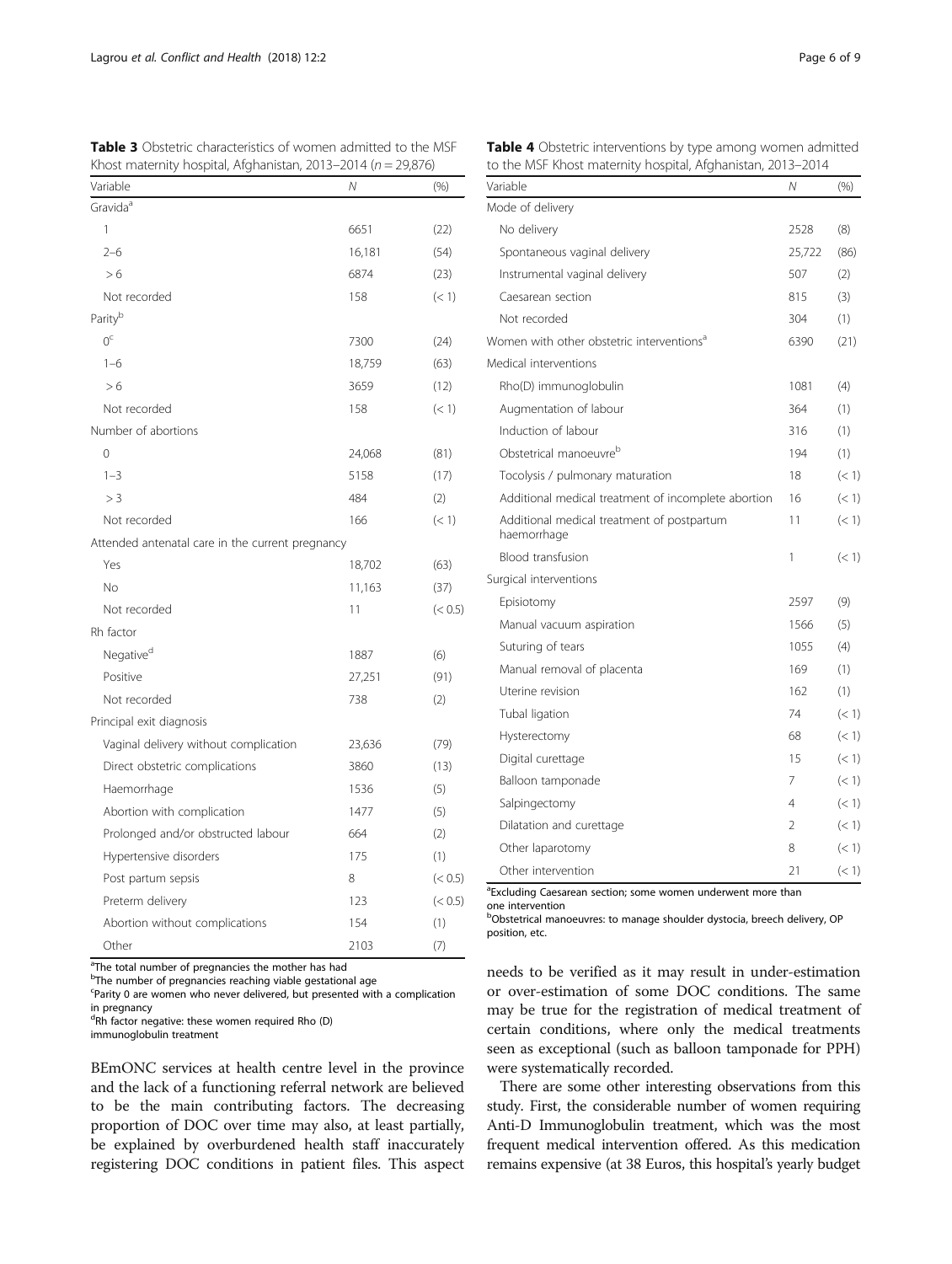<span id="page-6-0"></span>5000

4500

4000

3500

3000

2000

1500

1000

500

 $\Omega$ 

 $O<sub>1</sub>$ 

 $O<sub>2</sub>$ 

 $\blacksquare$  DOC  $\blacksquare$  Non-DOC  $\blacksquare$ 

2013

kdmissions 2500



Fig. 2 Admissions and direct obstetric complications at the MSF Khost maternity hospital per quarter, Afghanistan, 2013–2014

 $O<sub>4</sub>$ 

 $O<sub>1</sub>$ 

 $O<sub>2</sub>$ 

 $O<sub>3</sub>$ 

2014

Expected DOC in total population

 $Q<sub>4</sub>$ 

 $O<sub>3</sub>$ 

Study strengths include the high number of individuals included in the analysis, data collected in a systematic manner, dedicated human resources for data collection from patient files and supervision.

The study has some limitations. There was a discrepancy between the population size data obtained from the Khost governorate office and from the national census. We used the former, as this provided more recently updated population figures. Another limitation was that

| <b>Table 5</b> Maternal and newborn outcomes at maternity exit, |  |
|-----------------------------------------------------------------|--|
| MSF Khost maternity hospital, Afghanistan, 2013–2014            |  |

| Variable                                               | N      | (%)     |
|--------------------------------------------------------|--------|---------|
| Maternal outcome ( $n = 29,876$ )                      |        |         |
| Discharged                                             | 29,352 | (98)    |
| Referred (within and out of the facility)              | 71     | (< 0.5) |
| Death                                                  | 8      | (< 0.5) |
| Absconded                                              | 435    | (1)     |
| Not recorded                                           | 10     | (< 0.5) |
| Birth outcome $(n = 28,130)^a$                         |        |         |
| Live births                                            | 27,105 | (96)    |
| Discharged                                             | 25,966 | (92)    |
| Transferred to neonatal unit                           | 749    | (3)     |
| Referred to other health facility                      | 6      | (< 0.5) |
| Neonatal death                                         | 184    | (1)     |
| Absconded                                              | 200    | (1)     |
| Still births                                           | 954    | (3)     |
| Stillbirth with FHR <sup>b</sup> positive on admission | 150    | (< 1)   |
| Stillbirth with FHR negative on admission              | 804    | (3)     |
| Not recorded                                           | 71     | (< 0.5) |

<sup>a</sup>Some women were admitted for pregnancy- and postpartum-associated complications, and thus not all of admitted patients delivered during their hospital stay. Additionally, some women gave birth to twins or triplets; hence, a mismatch exists between the number of maternal and birth outcomes **b**Foetal heart rate

the age of the study population was not recorded in the database. This limited the possibility of assessing outcomes of the adolescent subgroup, which is considered to be more at risk of obstetrical complications and the associated averse outcomes. Age will be included as a variable in the database henceforth.

In addition, data on maternal deaths only included hospital-based maternal mortality. Thus, there may have

Table 6 Factors possibly contributing to quality of care in the MSF Khost maternity hospital, Afghanistan, 2013–2014

- The 24-h availability of specialized maternity staff on all days of the week (including nurses/midwives, doctors, and gynaecologists).
- Infrastructure provided by MSF and adapted to provide EmONC, auxiliary services, equipment, and an uninterrupted supply of drugs and consumables.
- Ongoing "on-the-job" training by experienced midwives and gynaecologists, combined with regular refresher trainings including Advanced Life Support in Obstetric courses.
- Task shifting of specific EmONC activities from doctors and specialists (such as manual vacuum aspiration, vacuum delivery, and manual removal of placenta) to midwives, nurses, and Lady Health Visitors.
- Regular salaries paid by MSF
- Ongoing monitoring of all medical activities and analysis of outcomes to orient/define further training and human resource needs (including mortality audits, chart reviews, case discussions, etc.)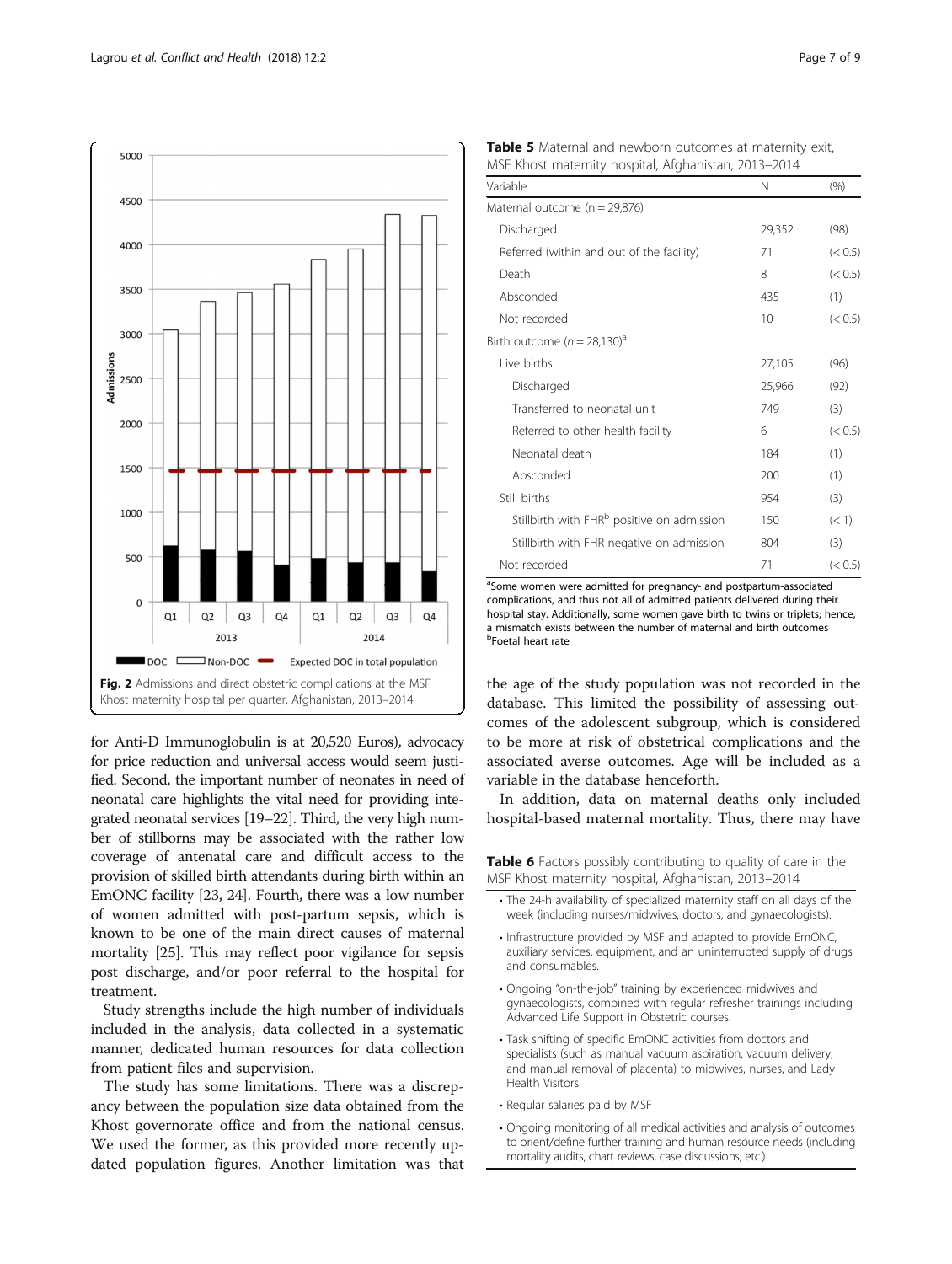been some deaths that occurred after discharge, but this will require specific community level studies. It is also important to remember that this study only reports on DOCs treated in the MSF facility, not those treated in the MoPH facility. Consequently, only the MSF facility's contribution to the EmONC met need could be calculated. Finally, the important aspect of providing family planning has not been addressed in this study. It will, however, constitute the basis of a follow-up study in the same population.

Despite the limitations, our study highlights several important observations for policy and practice. Firstly, despite the provision of high-quality CEmONC services at secondary level, the absence of a well-functioning primary care and referral system may rapidly result in overloading the CEmONC facility with normal deliveries. The CEmONC facility will then be unlikely to contribute significantly to a reduction in maternal mortality. Functioning referral systems are of the utmost importance to help the right patients reach emergency care in time. Referral systems are, however, difficult to operate when first-line structures are not optimal. Where the MoPH is unable to provide such coverage, NGOs could play an important role. Thus, the focus should be less on establishing an acceptable number of health facilities, and more on how to scale up the delivery of quality EmONC by ensuring the provision of services and medicines as well as increasing the availability of skilled staff in BEmONC signal functions [\[6](#page-8-0), [7](#page-8-0), [26](#page-8-0)].

Secondly, evidence-based interventions to reduce pregnancy and intra partum stillbirths need to be developed further [\[24](#page-8-0), [27\]](#page-8-0). More effort should also be made to implement packages of evidence-based, low-tech neonatal care, including human resources, that can be offered to premature and sick newborns in settings like Afghanistan [[19](#page-8-0)–[22](#page-8-0)]. Finally, post-natal services have to be integrated within the system, with the aim of fostering close follow up of both mother and neonate within the first week after delivery. With hospital discharges happening early in Afghanistan for cultural and other reasons, community-based initiatives may need to be explored. This is particularly important to ensure early detection and management of sepsis.

## Conclusion

This study shows that despite a high and increasing caseload over time, it is feasible to provide good quality Comprehensive Emergency Obstetric care in a conflict setting in rural Afghanistan. Nevertheless, finding ways to create an efficient referral network with good geographic coverage as well as ensuring quality care in BEmONC and CEmONC facilities will be essential if we are to make a dent in maternal mortality in the Khost province and beyond. Unfortunately after completion of this study,

another MSF hospital based in Kunduz, Afghanistan was completely destroyed by an airstrike on the 3rd of October 2015 this resulted in the death of 42 individuals including 14 MSF hospital staff [\[28, 29\]](#page-8-0). The 92 bed hospital which was the only facility with comprehensive trauma care capabilities for hundreds of thousands of people had to be closed. A sine qua non to upholding health services and the health system in general in such dire circumstances as Afghanistan is ensuring respect for health facilities and the protection of health workers and patients. Failure to do so would further erode confidence by patients and health personnel in improving access to, and in provision of health care.

#### Abbreviations

BEmONC: Basic emergency obstetric care; BPHS: Basic package of health services; CEmONC: Comprehensive emergency obstetric care; DOC: Direct obstetric complication; EMONC: Emergency obstetric and neonatal care; EPHS: Essential package of hospital services; HNI: Health net international; MMRs: Maternal mortality ratios; MoPH: Ministry of public health; MSF: Médecins Sans Frontières; NGO: Non-governmental organisation; SORT IT: Structured operational research and Training IniTiative

#### Acknowledgements

The authors wish to thank the teams of Médecins Sans Frontières both at the coordination in Kabul as all the teams in Khost, and in particular the data encoder for the rigorous work done. This research was conducted through the Structured Operational Research and Training Initiative (SORT IT), a global partnership led by the Special Programme for Research and Training in Tropical Diseases at the World Health Organization (WHO/TDR). The model is based on a course developed jointly by the International Union Against Tuberculosis and Lung Disease (The Union) and Médecins Sans Frontières (MSF). The specific SORT IT programme which resulted in this publication was jointly developed and implemented by: The Centre for Operational Research, The Union, Paris, France; The Operational Research Unit (LUXOR), Médecins Sans Frontières, Brussels Operational Center, Luxembourg; The Union, South-East Asia Regional Office, New Delhi, India; and The Centre for International Health, University of Bergen, Norway.

#### Funding

The programme was supported and funded by Bloomberg Philanthropies, The Union, MSF, the Department for International Development (DFID), UK and the World Health Organization. La Fondation Veuve Emile Metz-Tesch supported open access publications costs. The funders had no role in study design, data collection and analysis, decision to publish, or preparation of the manuscript.

#### Availability of data and materials

As the study was conducted in a conflict-affected region in Afghanistan, datasets may contain sensitive information and cannot be made publically available. However, datasets used in the study are available from the corresponding author on reasonable request.

#### Authors' contributions

DL, RZ, KB, CVO and RVdB conceived the study; MN, HNW and SK collected the data; DL, RZ, KB and RVdB wrote the first draft of the manuscript; CVO, MN, HNW, SK, SC, EDP, and RF critically revised the manuscript for intellectual content. All authors read and approved the final manuscript.

#### Ethics approval and consent to participate

Permission to carry out the study was obtained from the Institutional Review Board of the Ministry of Public Health, Afghanistan. The study was also approved by the Ethics Advisory Group of the International Union Against Tuberculosis and Lung Disease, Paris, France and the Médecins Sans Frontières (Geneva, Switzerland) Ethics Review Board criteria for studies using routinely collected data. As this was a record review study, informed patient consent was not required.